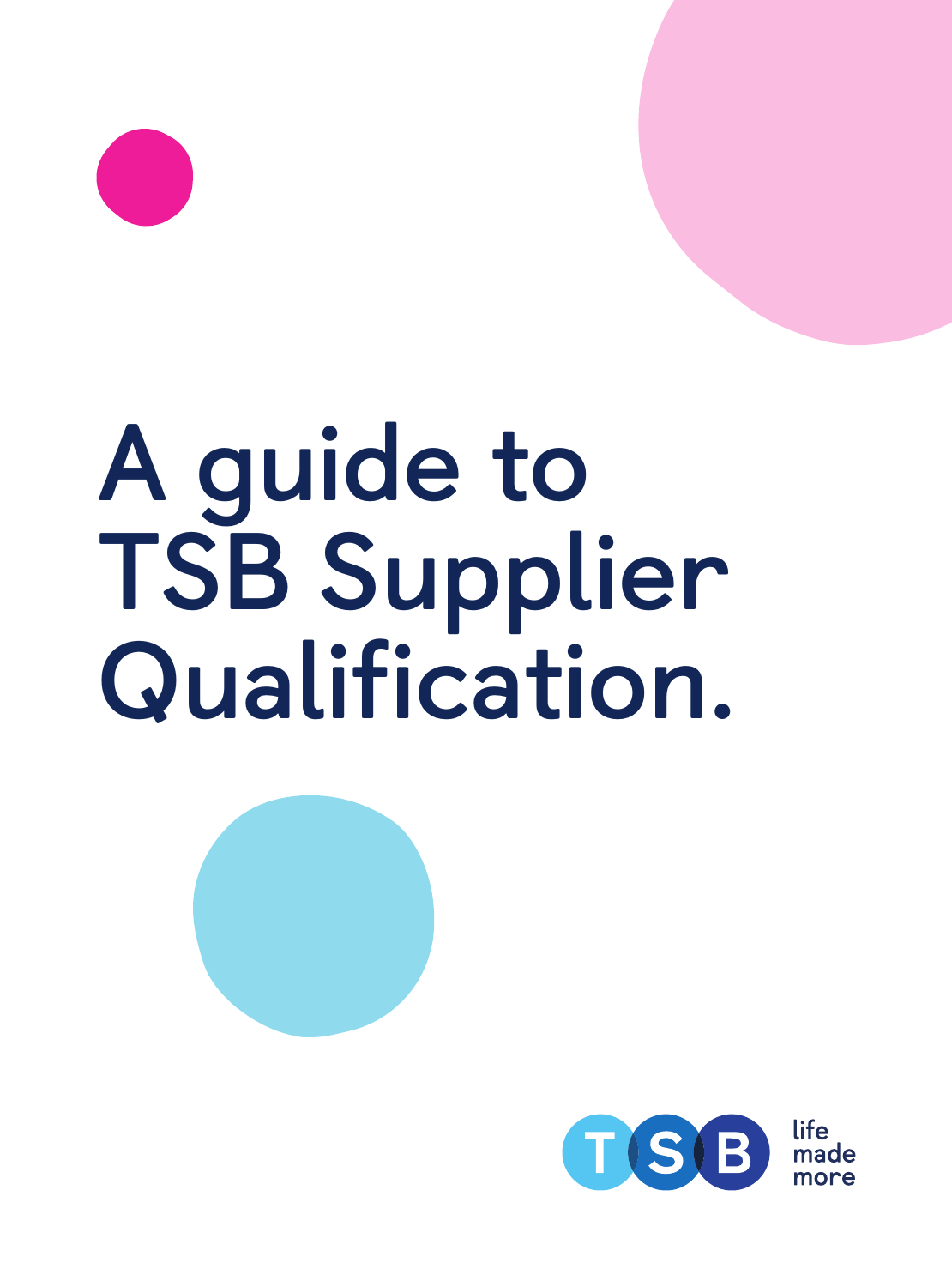

TSB is committed to introducing responsible business practices that make it easier for our suppliers to do business with us.

To support this commitment, we use the Hellios Financial Supplier Qualification System (FSQS).

It is designed to standardise and manage our requests for compliance and assurance data, along with other major financial services organisations that have adopted FSQS.

As the regulatory environment becomes more complex, it's important that we can demonstrate to our stakeholders that we're working responsibly with our suppliers to minimise risk and protect customers. The introduction of the FSQS provides a standard and simple mechanism for collecting and managing supplier assurance information across TSB. The FSQS is also an integral part of our sourcing process.

Our Supplier Managers also use the system to find pre-qualified suppliers to be considered for new business. Qualified supplier status gives visibility across our procurement process and, therefore, creates potential new business opportunities.

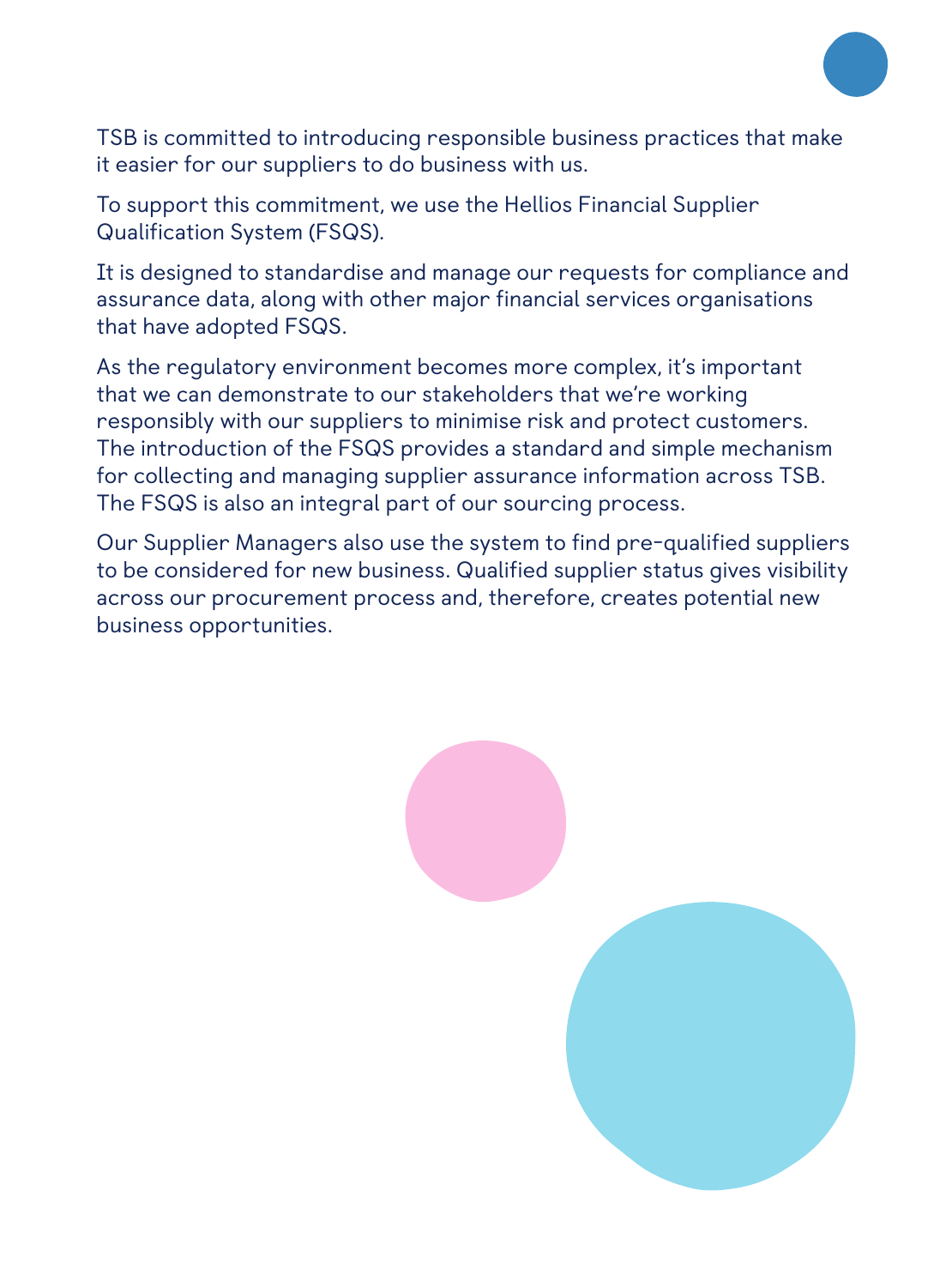## **Benefits for you**

- A single online process to submit assurance and compliance data reducing duplicate requests from TSB and other financial services customers who you provide goods and services to.
- Compliance requirements which are proportionate to the products and services being provided.
- An online supplier profile which can be updated throughout the year to demonstrate your ongoing compliance with our policies.
- Qualification means you won't have to provide assurance information each time you bid for business with us.

## **How to gain qualification**

There are two levels of qualification. Stage 1 Qualification collects basic information about your organisation and is used to determine whether Stage 2 Qualification is necessary, based on the nature of the goods or services being supplied. For example, if a supplier deals directly with our customer data, then they will be asked to demonstrate how they comply with relevant regulatory requirements.

## **A simple two-stage process Stage 1 Qualification**

Suppliers will receive an email invitation to complete an online questionnaire. The invitation will come from Hellios, an external partner, who has been appointed to collect and administer the data on behalf of TSB. The questionnaire should take around one hour to complete. This information will allow us to determine whether your organisation only requires Stage 1 Qualification or is required to complete Stage 2 qualification.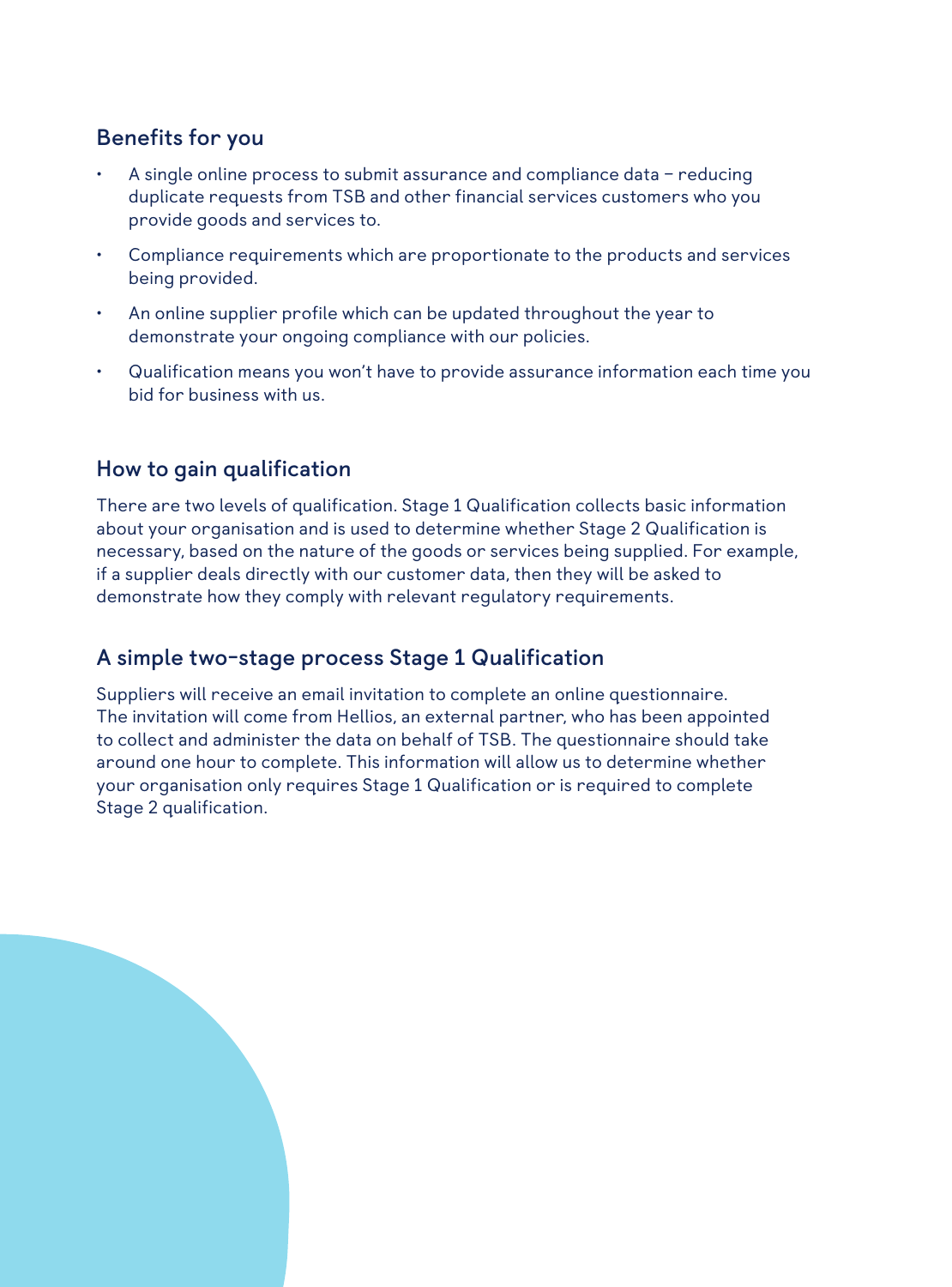# **Stage 2 Qualification**

Stage 2 requires the completion of a more detailed online questionnaire and, in some areas, may require the provision of supporting evidence. To make the process as efficient as possible, most of the questions have selectable answer options rather than requiring lengthy written responses, and no proprietary, contractual or pricing information will be asked. This stage typically covers your policies and practice in areas such as:

| · Anti-Bribery          | $\cdot$ Sanction         | · Remuneration        | . Customer Treatment |
|-------------------------|--------------------------|-----------------------|----------------------|
| • Products and Sales    | · Anti-Money Laundering  | · Health & Safety     | · Whistleblowing     |
| . Business Continuity   | . Information Security   | . Cyber Security      | · Records Management |
| · Diversity & Inclusion | · Environmental          | • Data Management     | $\cdot$ GDPR         |
| • Physical Security     | • Operational Resiliency | · IT Asset Management | $\cdot$ Conduct Risk |

For those organisations where Stage 2 of the process is required, an annual fee of £1,650 (plus VAT) is payable directly to our external partner Hellios. Micro, and small organisations are fully subsidised by the community with no fee payable and mediumsized organisations are 50% subsidised.

Following Stage 2 qualification, TSB may wish to conduct further assurance activities including an on-site audit. This will be conducted by TSB and will incur no further fees.

## **Timelines for qualification**

Existing suppliers to TSB are given up to eight weeks to complete qualification for the first time, to allow sufficient time for familiarisation with the new questionnaires and process. However we expect most suppliers will be capable of competing qualification in significantly less time. Suppliers bidding for new business with TSB may need to complete the qualification much more quickly in accordance with procurement timescales. Hellios will advise the deadline dates for Stage 1 and, if required, Stage 2 completion in the FSQS email communications issued.

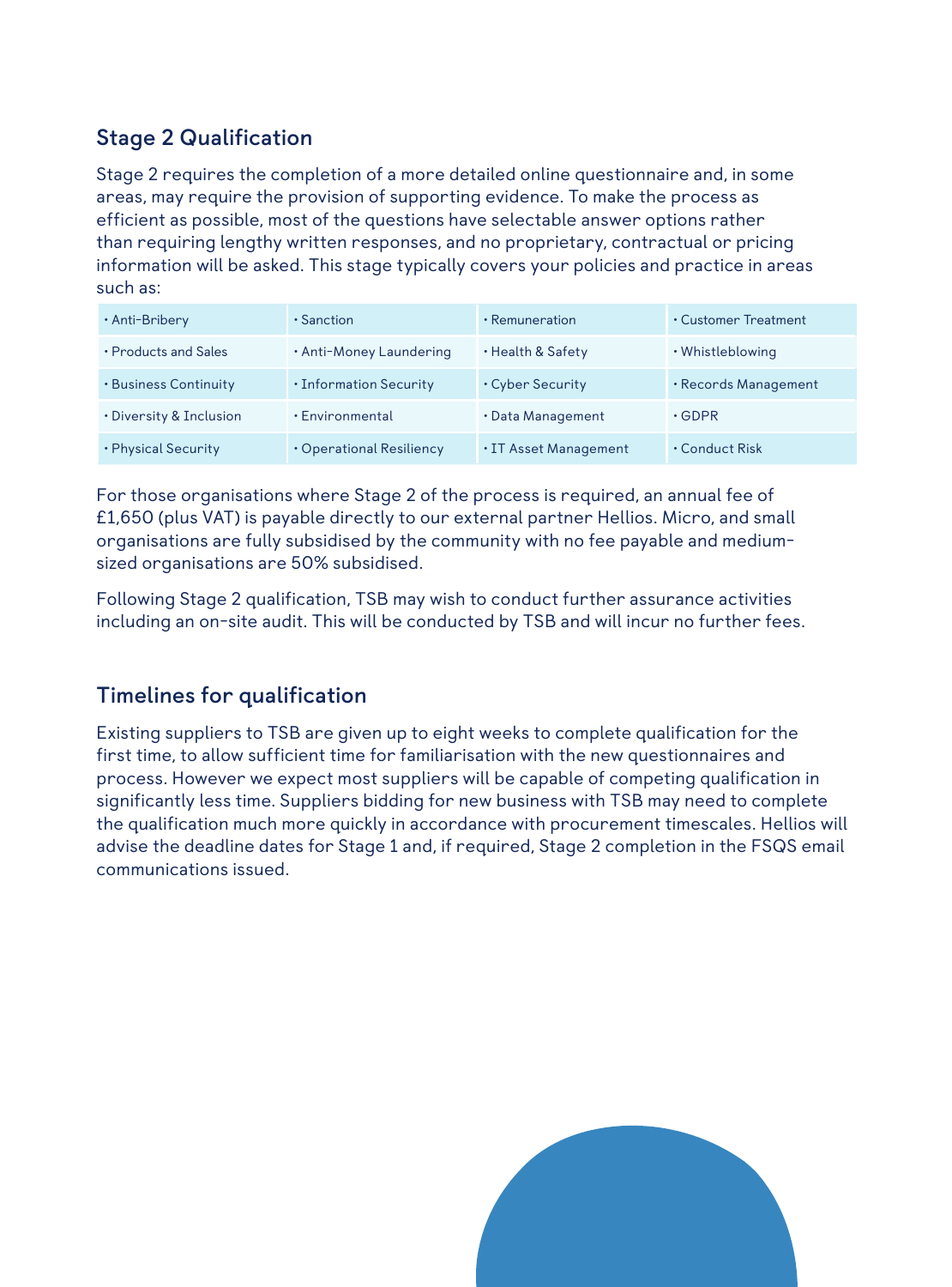### **Frequently asked questions.**

**1. Why has TSB introduced a Financial Supplier Qualification System?**

Suppliers told us that our process for collecting compliance and assurance information was complex and time consuming. The introduction of an online system simplifies the process for suppliers to submit information and prevents suppliers receiving multiple requests from TSB for qualification data. It is also important that we (your organisation and TSB) can demonstrate to our stakeholders that we are working together responsibly to minimise risk across our supply chain to protect our customers. As the regulatory environment we operate in becomes more complex, it is vital that we have a robust system in place to support the collection and maintenance of Supplier Assurance data and respond to regulatory change.

#### **2. Who is Hellios?**

Hellios Information Management Ltd is a UK based company. The team has extensive experience in collecting and maintaining supplier data on behalf of a number of global and UK companies.

**3. What is the role of Hellios?**

TSB has appointed Hellios to collect and administer Supplier Assurance related data on behalf of the TSB. Hellios will collect and check the data provided by suppliers and ensure the data is maintained on the Financial Supplier Qualification System. Hellios is an approved supplier of TSB Hellios does not assess a supplier's suitability for qualification. That decision rests with TSB.

**4. How does Hellios protect the data we provide?**

> The FSQS application, infrastructure and data storage is hosted exclusively in the UK in data centres that are SSAE18 SOC2 and ISO27001 certified. Encryption to the latest industry standards is employed, along with cyber security measures such as weekly scans and penetration testing. Hellios ensures the limited amount of personal data collected is fully compliant with the GDPR and Data Protection Act 2018.

#### **5. Do we have to register each of our legal entities separately?**

Yes, your organisation is required to register any legal entity that submits an invoice to TSB.

**6. Can any supplier apply for qualification?**

No, qualification is by invitation only.

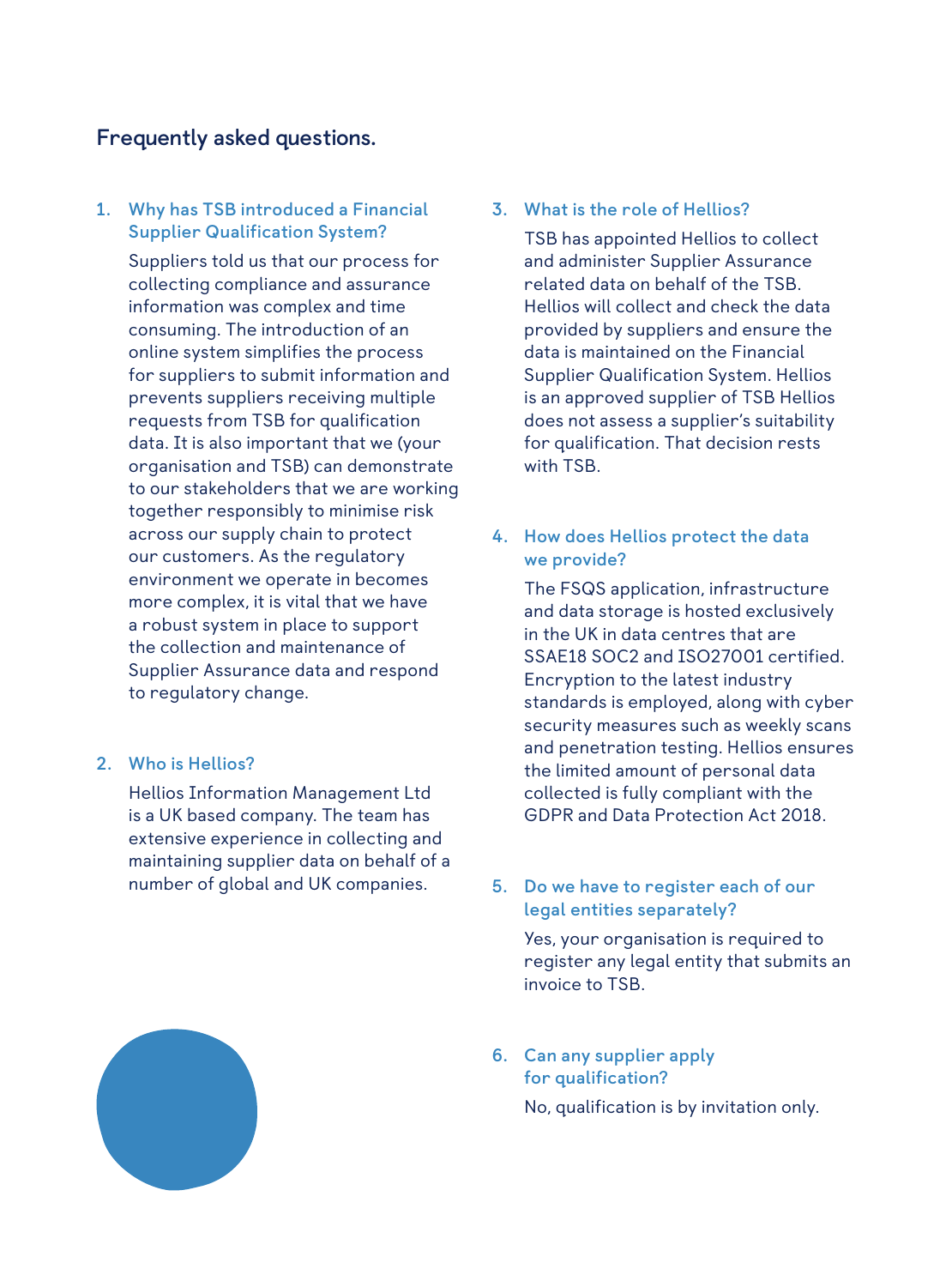**7. Will other suppliers have access to the information we provide?**

No, other suppliers will not have access to the information you provide.

**8. Will assurance information be available across TSB?**

Yes, one of the benefits of the new system is that suppliers' assurance information will be available to other areas in TSB. This will reduce requests for duplicate information from us.

**9. Will I be asked to provide pricing information on my company's products and services?**

No, your organisation will not be asked to provide any commercial information of this nature.

#### **10. If I'm required to apply for Stage 2 Qualification, how do I pay the fee to Hellios?**

Hellios will provide full details of the payment options available however we recommend suppliers make an online payment to Hellios for immediate access to the Stage 2 assessment.

#### **11. How long is qualification valid for?**

The renewal date is set at one year after Stage 1 Qualification has been granted. For suppliers that are required to also complete Stage 2 Qualification, the renewal date is set one year after your Stage 2 questionnaire has been issued. Hellios will issue reminders to suppliers several weeks in advance of their qualification expiry deadline.

#### **12. How long does it take to complete qualification?**

Typically, we find it takes less than one business day to enter the information in the system (if you're asked to complete both stages). However, the time required to collate the information varies dependent on the size of an organisation. Larger organisations often have to source the data from a number of internal departments and therefore we're giving existing suppliers approximately eight weeks to complete qualification.

#### **13. As an existing supplier, what happens if I fail to apply for qualification within the assigned timelines?**

Suppliers will be fully supported by Hellios throughout the qualification process. However, failure to complete qualification will result in a supplier being classified as non-compliant in our internal systems.

#### **14. Who can I contact for further information?**

Please contact Hellios Supplier email: fsqs@hellios.com or telephone 01865 959120 8.30am to 5.30pm, Monday to Friday.

\*An SME is defined as an enterprise which has less than 250 employees and a turnover of less than £40m (including any consolidated figures should the enterprise belong to a group of companies).